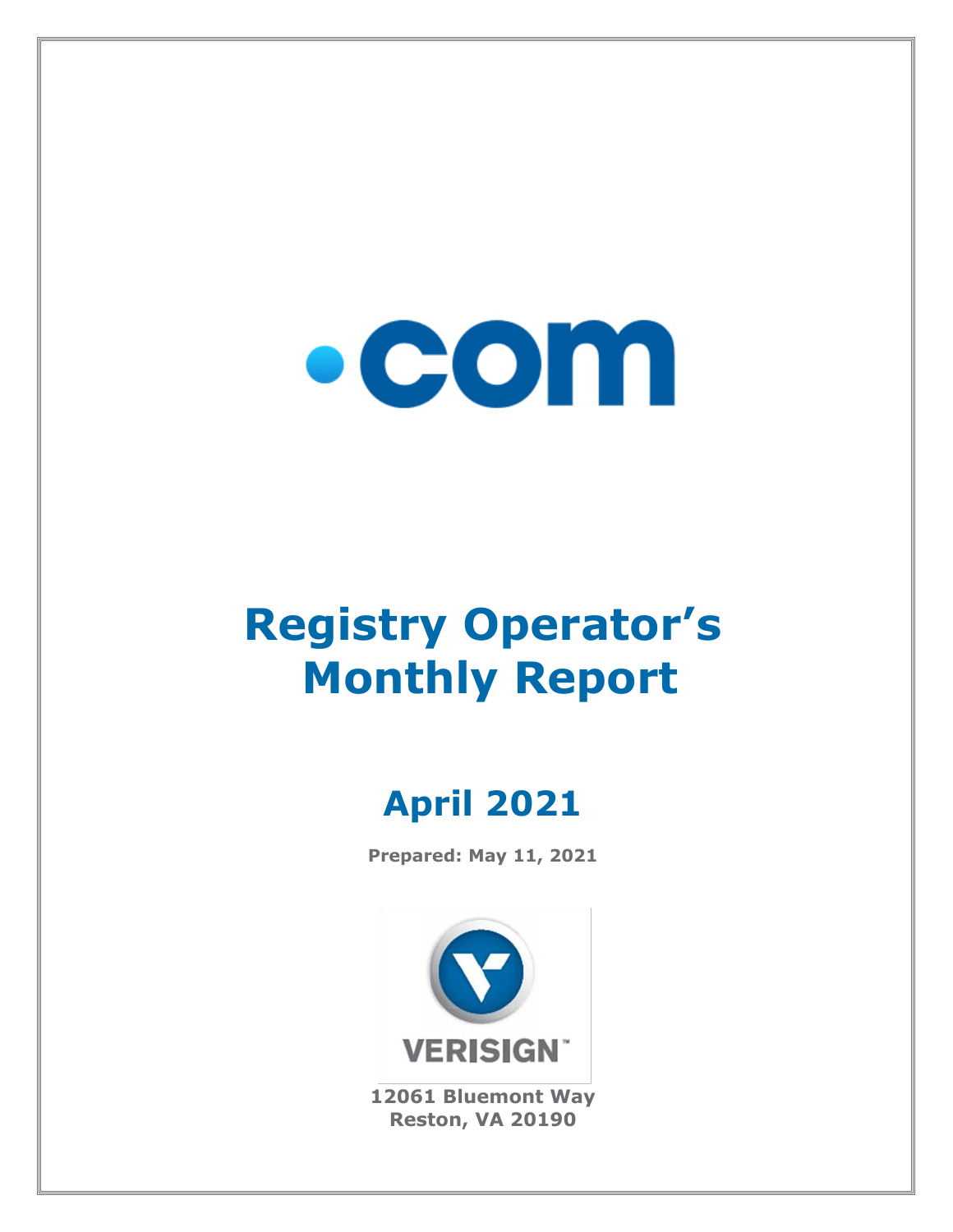As required by the.com Registry Agreement (Section  $3.1(c)(iv)$ ), this report provides an overview of Verisign Registry activity through the end of the reporting month. The information is primarily presented in table and chart format with text explanations as deemed necessary. **The information is provided to satisfy requirements listed in Appendix 4A of the .com Registry Agreement.** In accordance with Appendix 4A, "ICANN will use reasonable commercial efforts to preserve the confidentiality of the information reported until three (3) months after the end of the month to which the reports relate."

Information is organized as follows:

| 1. Service Level Agreement Performance Report (Appendix 4A, Item 1)3 |  |  |  |
|----------------------------------------------------------------------|--|--|--|
|----------------------------------------------------------------------|--|--|--|

- [2. Per-Registrar Transactions Report \(Appendix 4A,](#page-3-0) Item 2)................................4
- [3. Registry Functions Activity Report \(Appendix 4A, Item 3\)................................8](#page-7-0)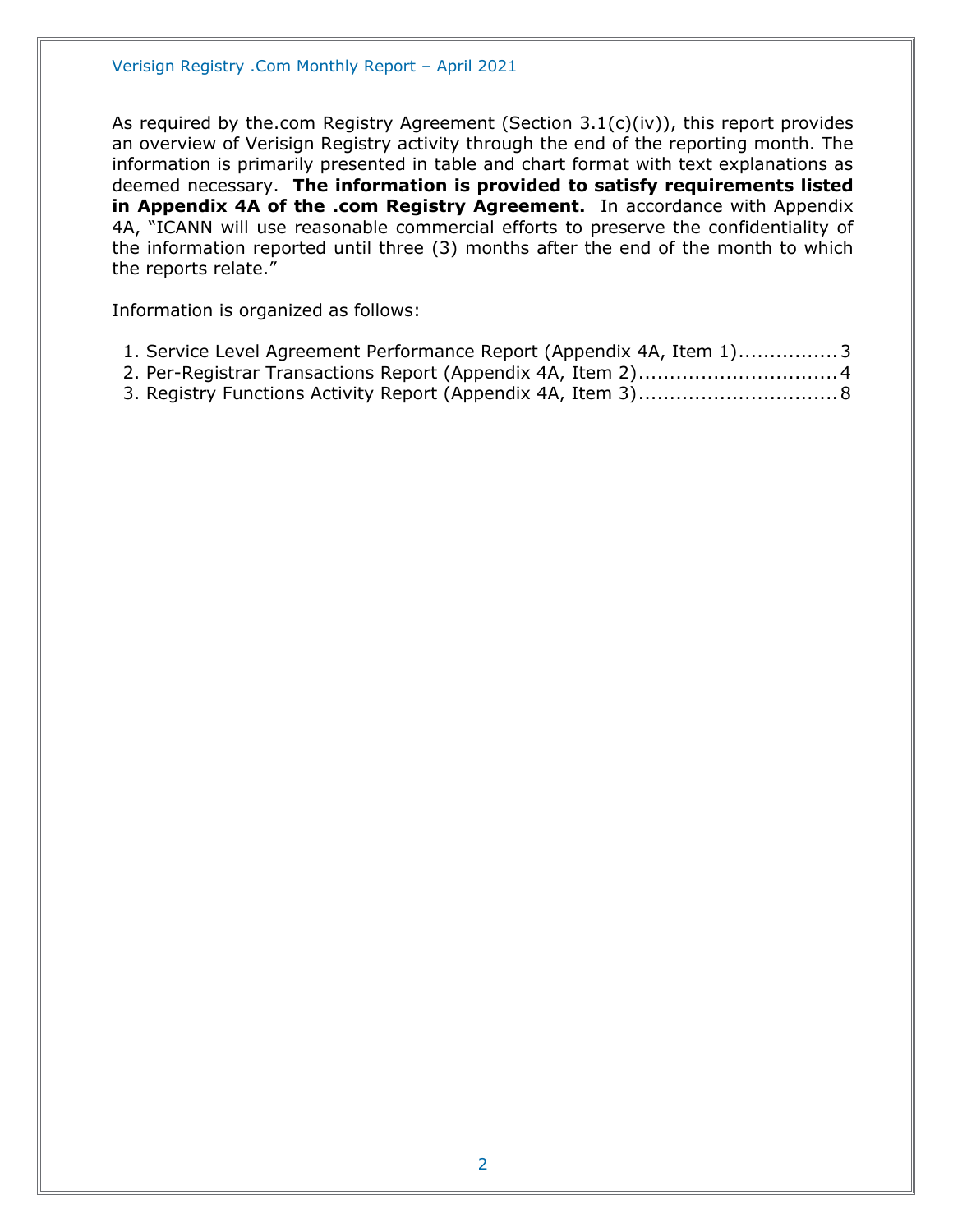#### <span id="page-2-0"></span>**1. Service Level Agreement Performance Report (Appendix 4A, Item 1)**

**Table 1** compares Service Level Agreement (SLA) Requirements with actual performance measures for the reporting month. In accordance with Section 3.1(d)(ii) of the .com Registry Agreement, the performance specifications for the operation of the .com TLD are set forth in in Appendix 7 of the .com Registry Agreement.

| <b>Metric</b>                     | .com SLA Requirement                       | <b>Actual Performance</b>                                 |
|-----------------------------------|--------------------------------------------|-----------------------------------------------------------|
|                                   | <b>Service Availability</b>                |                                                           |
|                                   |                                            | 100% - (0 minutes                                         |
|                                   | 99.99% Year                                | Unplanned Downtime YTD)                                   |
| <b>SRS</b>                        | 30 Minutes/Month (Unplanned)               | 0 minutes (Unplanned)                                     |
| <b>DNS Name Server</b>            | 100% / Month                               | 100%                                                      |
| Whois                             | 100% / Month                               | 100%                                                      |
|                                   | <b>Planned Outage Duration</b>             |                                                           |
| SRS - Regular                     | 45 Minutes / Month                         | 0 hours 12 minutes                                        |
| SRS - Extended                    | 4 Hours (240 Minutes)<br>/ 1 Per Year      | 0 hours 00 minutes - Last<br>Outage Taken October<br>2020 |
| <b>SRS - Extended</b>             | 8 Hours (480 Minutes)<br>/ 1 Every 3 Years | 0 minutes - None Taken<br>Since June 2005                 |
| <b>DNS Name Server</b>            | Not Allowed                                | 0 minutes                                                 |
| Whois                             | Not Allowed                                | 0 minutes                                                 |
|                                   | <b>Planned Outage Timeframe</b>            |                                                           |
|                                   |                                            | 0100 - 0112 UTC Sunday                                    |
| <b>SRS</b>                        | 0100 - 0900 UTC Sunday                     | 04/25/2021                                                |
| <b>DNS Name Server</b>            | Not Allowed                                | Not Applicable                                            |
| Whois                             | <b>Not Allowed</b>                         | Not Applicable                                            |
|                                   | <b>Planned Outage Notification</b>         |                                                           |
|                                   | 30 Days General Maintenance                | 3/25/2021                                                 |
| <b>SRS</b>                        | 90 Days Updates and<br>Upgrades            | Not Applicable                                            |
| <b>DNS Name Server</b>            | Not Allowed                                | Not Applicable                                            |
| Whois                             | Not Allowed                                | Not Applicable                                            |
|                                   | <b>Processing Time</b>                     |                                                           |
| <b>Check Domain</b>               |                                            |                                                           |
| Average                           | 25 milliseconds for 95%                    | 0.62 milliseconds                                         |
| Add / Create Domain<br>Average    | 50 milliseconds for 95%                    | 0.78 milliseconds                                         |
| Delete Domain                     |                                            |                                                           |
| Average                           | 100 milliseconds for 95%                   | 14.05 milliseconds                                        |
| Modify / Update<br>Domain Average | 100 milliseconds for 95%                   | 12.15 milliseconds                                        |
| <b>Whois Query</b>                | 5 milliseconds for 95%                     | 0.96 milliseconds                                         |

#### **Table 1 – .com Service Level Agreement Performance**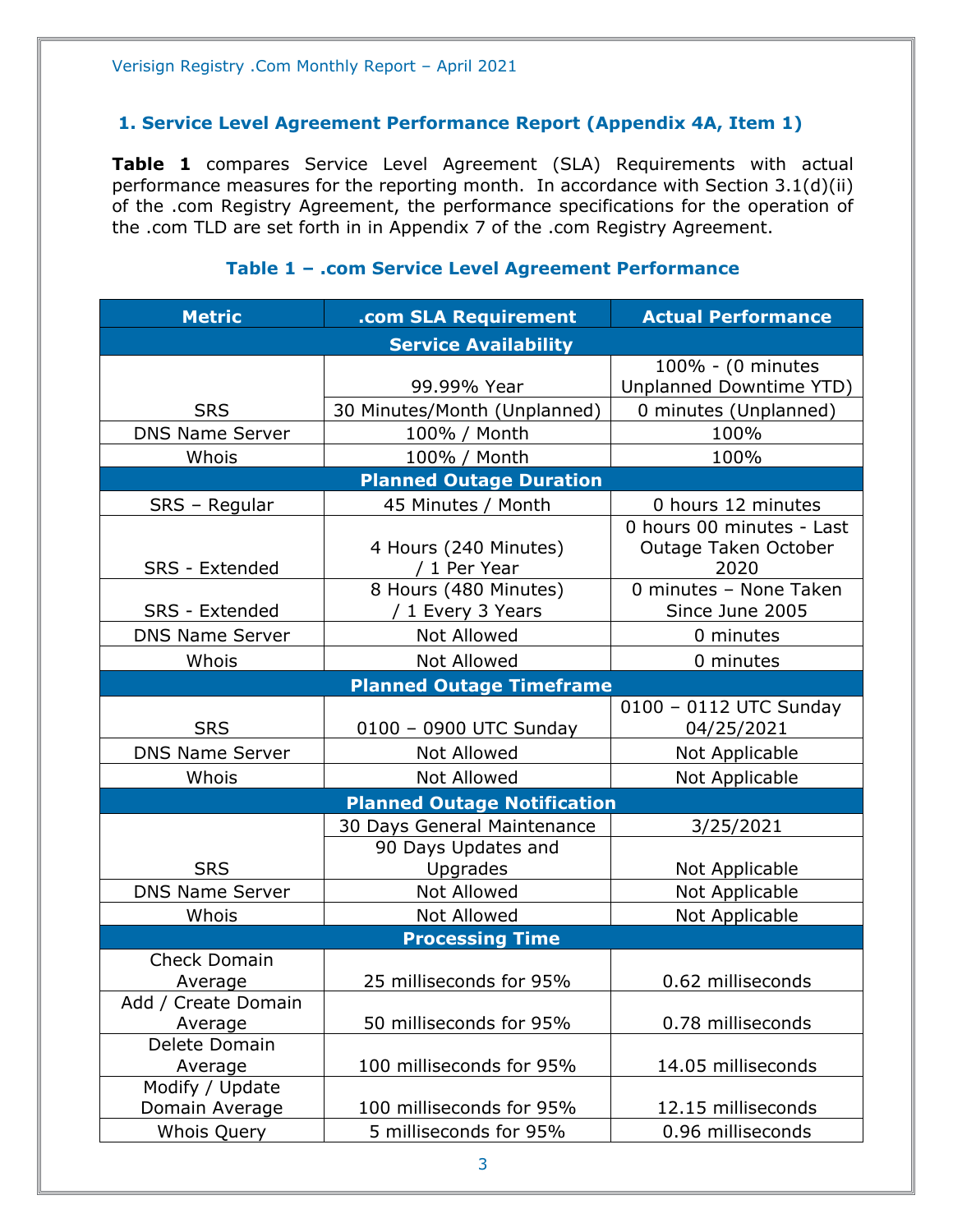| <b>Metric</b>          | .com SLA Requirement     | <b>Actual Performance</b> |
|------------------------|--------------------------|---------------------------|
| <b>DNS Name Server</b> |                          |                           |
| Resolution             | 100 milliseconds for 95% | 1.14 milliseconds         |
|                        | <b>Update Frequency</b>  |                           |
| <b>DNS Name Server</b> | 3 Minutes for 95%        | 16.53 seconds             |
| Whois                  | 3 Minutes for 95%        | 16.45 seconds             |

# <span id="page-3-0"></span>**2. Per-Registrar Transactions Report (Appendix 4A, Item 2)**

The table below defines the fields that are included in the .COM Per-Registrar Transactions Report, which is provided in accordance with Appendix 4A.

| Field # | <b>Field Name</b> | <b>Description</b>                                                                                                                                                                                                                                                                                                            |
|---------|-------------------|-------------------------------------------------------------------------------------------------------------------------------------------------------------------------------------------------------------------------------------------------------------------------------------------------------------------------------|
| 01      | registrar-name    | Registrar's full corporate name as registered with<br><b>IANA</b>                                                                                                                                                                                                                                                             |
| 02      | iana-id           | For cases where the registry operator acts as<br>registrar (i.e., without the use of an ICANN<br>accredited registrar) either 9998 or 9999 should<br>be used depending on registration type, otherwise<br>the sponsoring Registrar IANA id should be used<br>as specified in<br>http://www.iana.org/assignments/registrar-ids |
| 03      | total-domains     | total domains under sponsorship in any EPP<br>status but pendingCreate that have not been<br>purged                                                                                                                                                                                                                           |
| 04      | total-nameservers | total name servers (either host objects or name<br>server hosts as domain name attributes)<br>associated with domain names registered for the<br>TLD in any EPP status but pendingCreate that<br>have not been purged                                                                                                         |
| 05      | net-adds-1-yr     | number of domains successfully registered (i.e.,<br>not in EPP pendingCreate status) with an initial<br>term of one (1) year (and not deleted within the<br>add grace period). A transaction must be<br>reported in the month the add grace period ends.                                                                      |
| 06      | net-adds-2-yr     | number of domains successfully registered (i.e.,<br>not in EPP pendingCreate status) with an initial<br>term of two (2) years (and not deleted within the<br>add grace period). A transaction must be<br>reported in the month the add grace period ends.                                                                     |
| 07      | net-adds-3-yr     | number of domains successfully registered (i.e.,<br>not in EPP pendingCreate status) with an initial<br>term of three (3) years (and not deleted within<br>the add grace period). A transaction must be<br>reported in the month the add grace period ends.                                                                   |
| 08      | net-adds-4-yr     | number of domains successfully registered (i.e.,<br>not in EPP pendingCreate status) with an initial                                                                                                                                                                                                                          |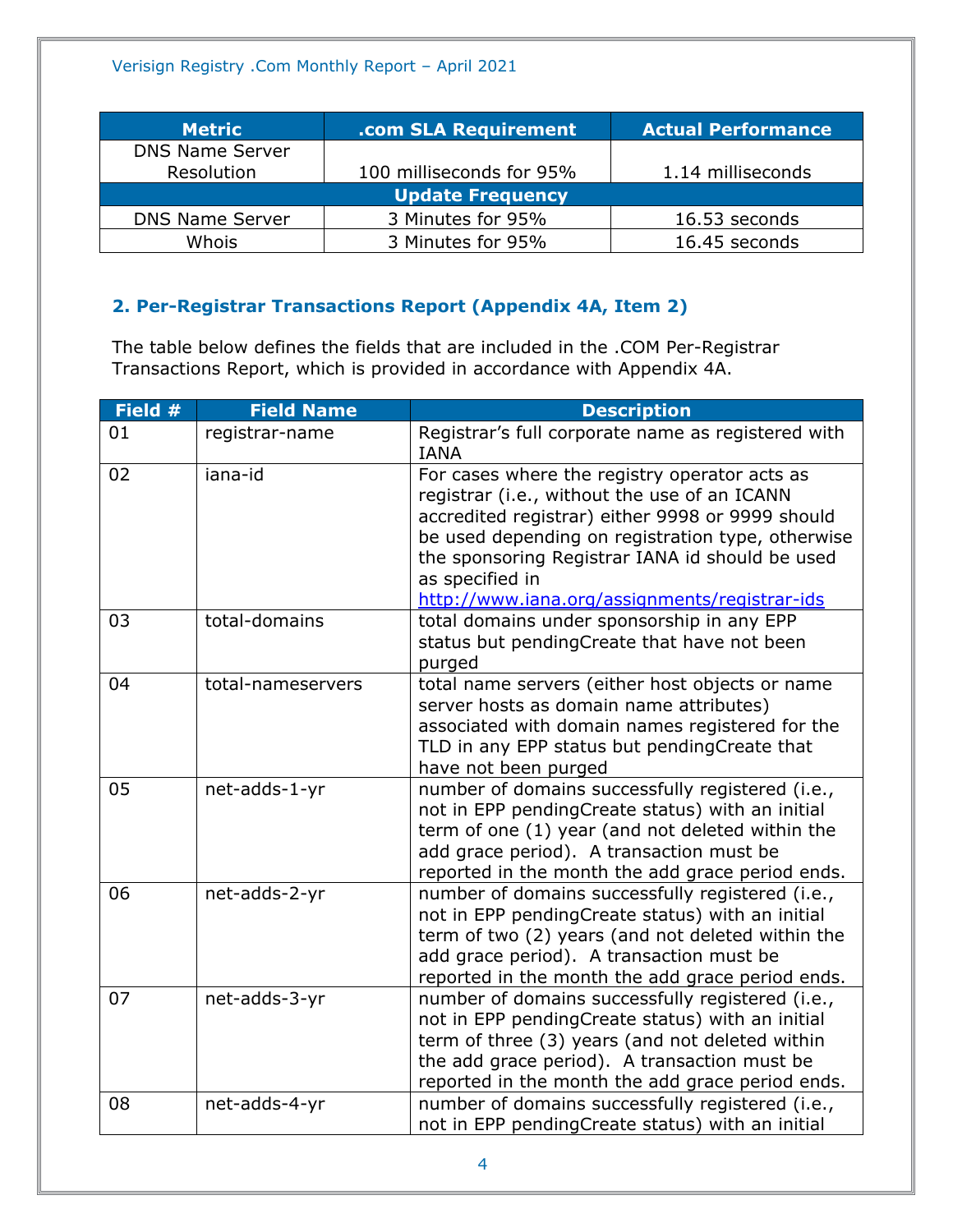| Field # | <b>Field Name</b> | <b>Description</b>                                                                       |
|---------|-------------------|------------------------------------------------------------------------------------------|
|         |                   | term of four (4) years (and not deleted within the                                       |
|         |                   | add grace period). A transaction must be                                                 |
|         |                   | reported in the month the add grace period ends.                                         |
| 09      | net-adds-5-yr     | number of domains successfully registered (i.e.,                                         |
|         |                   | not in EPP pendingCreate status) with an initial                                         |
|         |                   | term of five (5) years (and not deleted within the                                       |
|         |                   | add grace period). A transaction must be                                                 |
|         |                   | reported in the month the add grace period ends.                                         |
| 10      | net-adds-6-yr     | number of domains successfully registered (i.e.,                                         |
|         |                   | not in EPP pendingCreate status) with an initial                                         |
|         |                   | term of six (6) years (and not deleted within the                                        |
|         |                   | add grace period). A transaction must be                                                 |
|         |                   | reported in the month the add grace period ends.                                         |
| 11      | net-adds-7-yr     | number of domains successfully registered (i.e.,                                         |
|         |                   | not in EPP pendingCreate status) with an initial                                         |
|         |                   | term of seven (7) years (and not deleted within                                          |
|         |                   | the add grace period). A transaction must be                                             |
|         |                   | reported in the month the add grace period ends.                                         |
| 12      | net-adds-8-yr     | number of domains successfully registered (i.e.,                                         |
|         |                   | not in EPP pendingCreate status) with an initial                                         |
|         |                   | term of eight (8) years (and not deleted within                                          |
|         |                   | the add grace period). A transaction must be                                             |
|         |                   | reported in the month the add grace period ends.                                         |
| 13      | net-adds-9-yr     | number of domains successfully registered (i.e.,                                         |
|         |                   | not in EPP pendingCreate status) with an initial                                         |
|         |                   | term of nine (9) years (and not deleted within the                                       |
|         |                   | add grace period). A transaction must be                                                 |
|         |                   | reported in the month the add grace period ends.                                         |
| 14      | net-adds-10-yr    | number of domains successfully registered (i.e.,                                         |
|         |                   | not in EPP pendingCreate status) with an initial                                         |
|         |                   | term of ten (10) years (and not deleted within the                                       |
|         |                   | add grace period). A transaction must be                                                 |
|         |                   | reported in the month the add grace period ends.                                         |
| 15      | net-renews-1-yr   | number of domains successfully renewed (i.e.,                                            |
|         |                   | not in EPP pendingRenew status) either<br>automatically or by command with a new renewal |
|         |                   | period of one (1) year (and not deleted within the                                       |
|         |                   | renew or auto-renew grace period). A transaction                                         |
|         |                   | must be reported in the month the renew or auto-                                         |
|         |                   | renew grace period ends.                                                                 |
| 16      | net-renews-2-yr   | number of domains successfully renewed (i.e.,                                            |
|         |                   | not in EPP pendingRenew status) either                                                   |
|         |                   | automatically or by command with a renewal                                               |
|         |                   | period of two (2) years (and not deleted within                                          |
|         |                   | the renew or auto-renew grace period). A                                                 |
|         |                   | transaction must be reported in the month the                                            |
|         |                   | renew or auto-renew grace period ends.                                                   |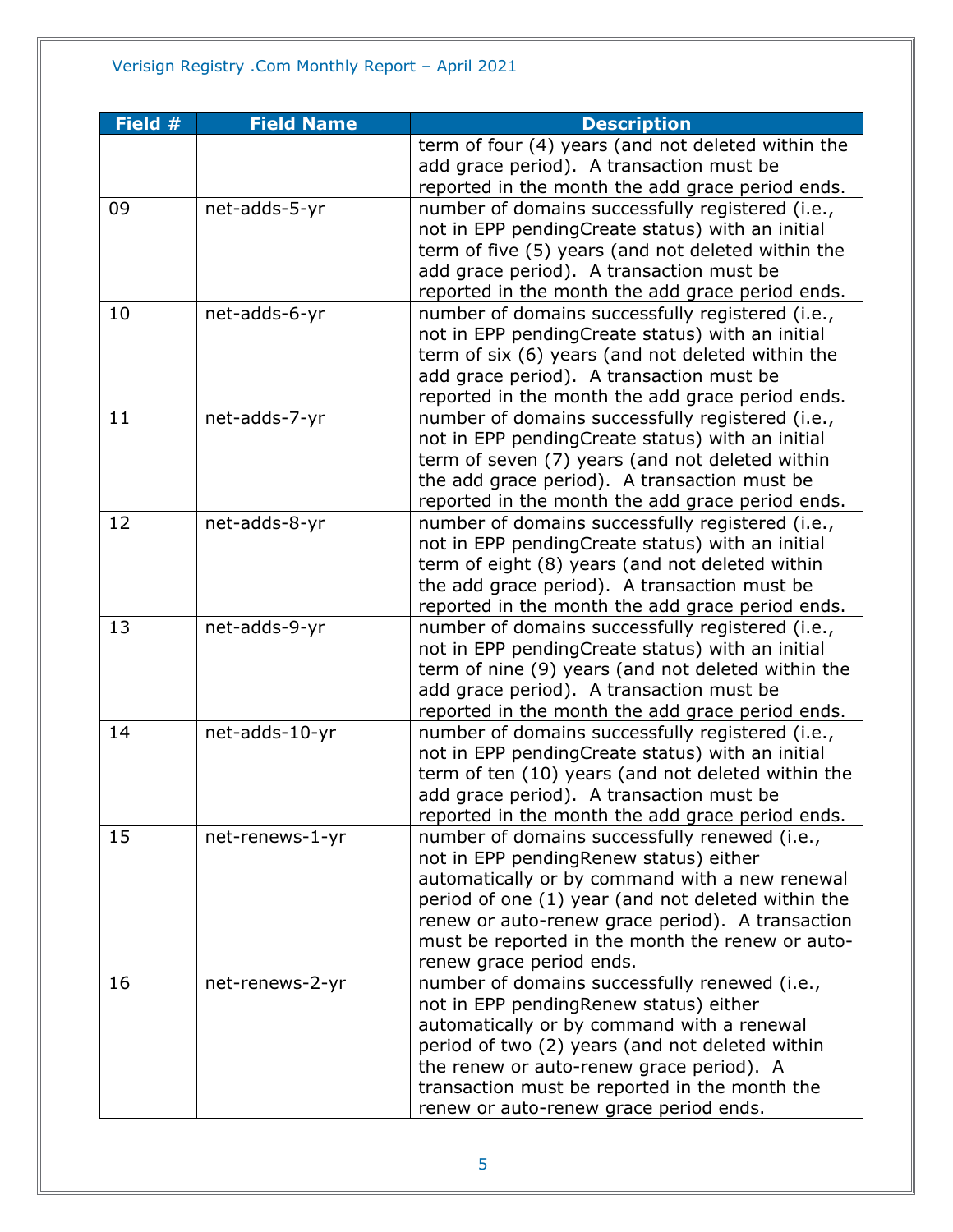| Field # | <b>Field Name</b> | <b>Description</b>                                                                                   |
|---------|-------------------|------------------------------------------------------------------------------------------------------|
| 17      | net-renews-3-yr   | number of domains successfully renewed (i.e.,                                                        |
|         |                   | not in EPP pendingRenew status) either                                                               |
|         |                   | automatically or by command with a new renewal                                                       |
|         |                   | period of three (3) years (and not deleted within                                                    |
|         |                   | the renew or auto-renew grace period). A                                                             |
|         |                   | transaction must be reported in the month the                                                        |
|         |                   | renew or auto-renew grace period ends.                                                               |
| 18      | net-renews-4-yr   | number of domains successfully renewed (i.e.,                                                        |
|         |                   | not in EPP pendingRenew status) either                                                               |
|         |                   | automatically or by command with a new renewal                                                       |
|         |                   | period of four (4) years (and not deleted within                                                     |
|         |                   | the renew or auto-renew grace period). A                                                             |
|         |                   | transaction must be reported in the month the                                                        |
|         |                   | renew or auto-renew grace period ends.                                                               |
| 19      | net-renews-5-yr   | number of domains successfully renewed (i.e.,                                                        |
|         |                   | not in EPP pendingRenew status) either                                                               |
|         |                   | automatically or by command with a new renewal                                                       |
|         |                   | period of five (5) years (and not deleted within                                                     |
|         |                   | the renew or auto-renew grace period). A                                                             |
|         |                   | transaction must be reported in the month the                                                        |
|         |                   | renew or auto-renew grace period ends.                                                               |
| 20      | net-renews-6-yr   | number of domains successfully renewed (i.e.,                                                        |
|         |                   | not in EPP pendingRenew status) either                                                               |
|         |                   | automatically or by command with a new renewal                                                       |
|         |                   | period of six (6) years (and not deleted within the                                                  |
|         |                   | renew or auto-renew grace period). A transaction<br>must be reported in the month the renew or auto- |
|         |                   |                                                                                                      |
| 21      | net-renews-7-yr   | renew grace period ends.<br>number of domains successfully renewed (i.e.,                            |
|         |                   | not in EPP pendingRenew status) either                                                               |
|         |                   | automatically or by command with a new renewal                                                       |
|         |                   | period of seven (7) years (and not deleted within                                                    |
|         |                   | the renew or auto-renew grace period). A                                                             |
|         |                   | transaction must be reported in the month the                                                        |
|         |                   | renew or auto-renew grace period ends.                                                               |
| 22      | net-renews-8-yr   | number of domains successfully renewed (i.e.,                                                        |
|         |                   | not in EPP pendingRenew status) either                                                               |
|         |                   | automatically or by command with a new renewal                                                       |
|         |                   | period of eight (8) years (and not deleted within                                                    |
|         |                   | the renew or auto-renew grace period). A                                                             |
|         |                   | transaction must be reported in the month the                                                        |
|         |                   | renew or auto-renew grace period ends.                                                               |
| 23      | net-renews-9-yr   | number of domains successfully renewed (i.e.,                                                        |
|         |                   | not in EPP pendingRenew status) either                                                               |
|         |                   | automatically or by command with a new renewal                                                       |
|         |                   | period of nine (9) years (and not deleted within                                                     |
|         |                   | the renew or auto-renew grace period). A                                                             |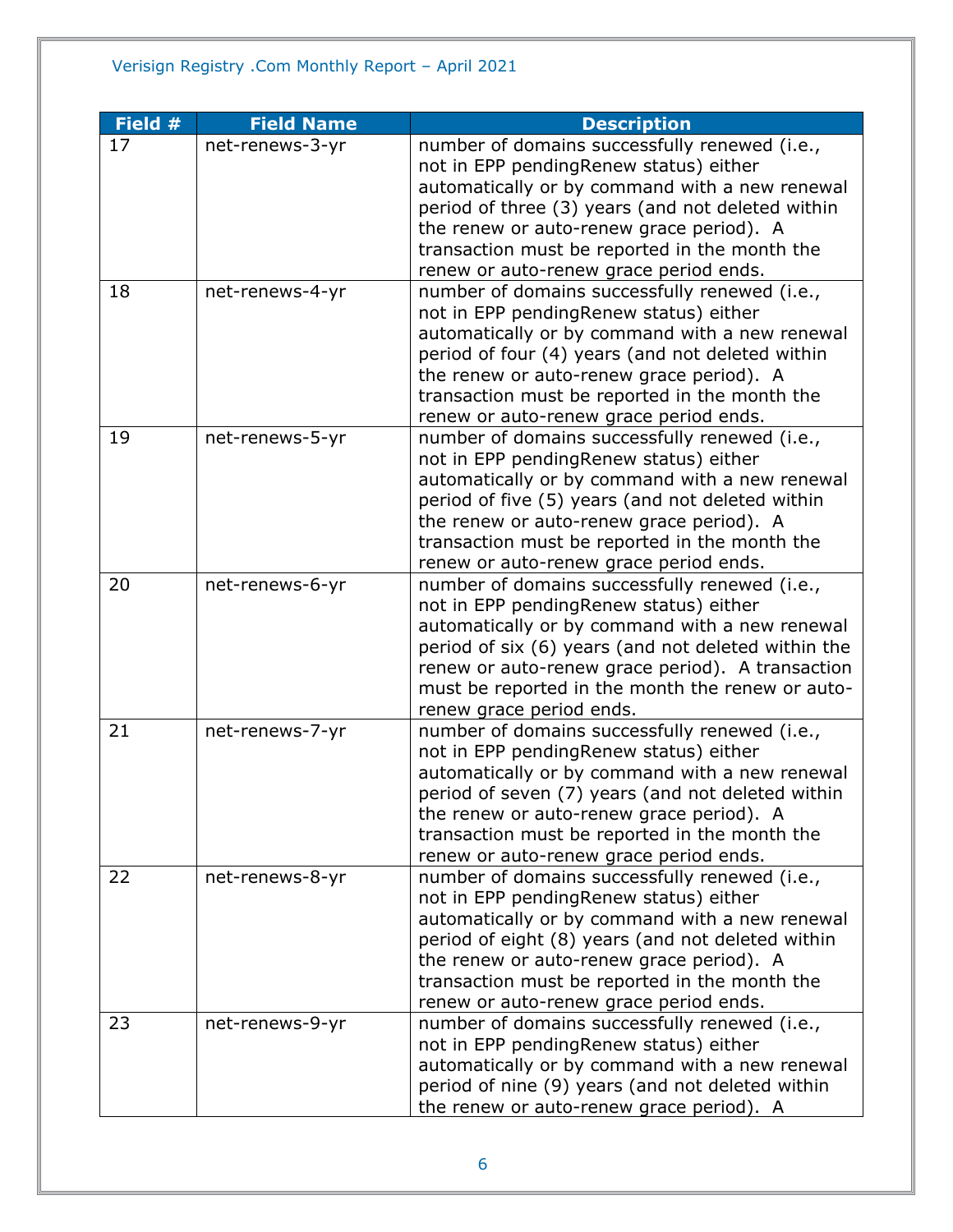| Field $#$ | <b>Field Name</b>      | <b>Description</b>                                  |
|-----------|------------------------|-----------------------------------------------------|
|           |                        | transaction must be reported in the month the       |
|           |                        | renew or auto-renew grace period ends.              |
| 24        | net-renews-10-yr       | number of domains successfully renewed (i.e.,       |
|           |                        | not in EPP pendingRenew status) either              |
|           |                        | automatically or by command with a new renewal      |
|           |                        | period of ten (10) years (and not deleted within    |
|           |                        | the renew or auto-renew grace period). A            |
|           |                        | transaction must be reported in the month the       |
|           |                        | renew or auto-renew grace period ends.              |
| 25        | transfer-gaining-      | number of domain transfers initiated by this        |
|           | successful             | registrar that were successfully completed (either  |
|           |                        | explicitly or automatically approved) and not       |
|           |                        | deleted within the transfer grace period. A         |
|           |                        | transaction must be reported in the month the       |
|           |                        | transfer grace period ends.                         |
| 26        | transfer-gaining-      | number of domain transfers initiated by this        |
|           | nacked                 | registrar that were rejected (e.g., EPP transfer    |
|           |                        | op="reject") by the other registrar                 |
| 27        | transfer-losing-       | number of domain transfers initiated by another     |
|           | successful             | registrar that were successfully completed (either  |
|           |                        | explicitly or automatically approved)               |
| 28        | transfer-losing-nacked | number of domain transfers initiated by another     |
|           |                        | registrar that this registrar rejected (e.g., EPP   |
|           |                        | transfer op="reject")                               |
| 29        | transfer-disputed-won  | number of transfer disputes in which this registrar |
|           |                        | prevailed (reported in the month where the          |
|           |                        | determination happened)                             |
| 30        | transfer-disputed-lost | number of transfer disputes this registrar lost     |
|           |                        | (reported in the month where the determination      |
|           |                        | happened)                                           |
| 31        | transfer-disputed-     | number of transfer disputes involving this          |
|           | nodecision             | registrar with a split or no decision (reported in  |
|           |                        | the month where the determination happened)         |
| 32        | deleted-domains-       | domains deleted within the add grace period         |
|           | grace                  | (does not include names deleted while in EPP        |
|           |                        | pendingCreate status). A deletion must be           |
|           |                        | reported in the month the name is purged.           |
| 33        | deleted-domains-       | domains deleted outside the add grace period        |
|           | nograce                | (does not include names deleted while in EPP        |
|           |                        | pendingCreate status). A deletion must be           |
|           |                        | reported in the month the name is purged.           |
| 34        | restored-domains       | domain names restored during reporting period       |
| 35        | restored-noreport      | total number of restored names for which a          |
|           |                        | restore report is required by the registry, but the |
|           |                        | registrar failed to submit it                       |
| 36        | agp-exemption-         | total number of AGP (add grace period)              |
|           | requests               | exemption requests                                  |
|           |                        |                                                     |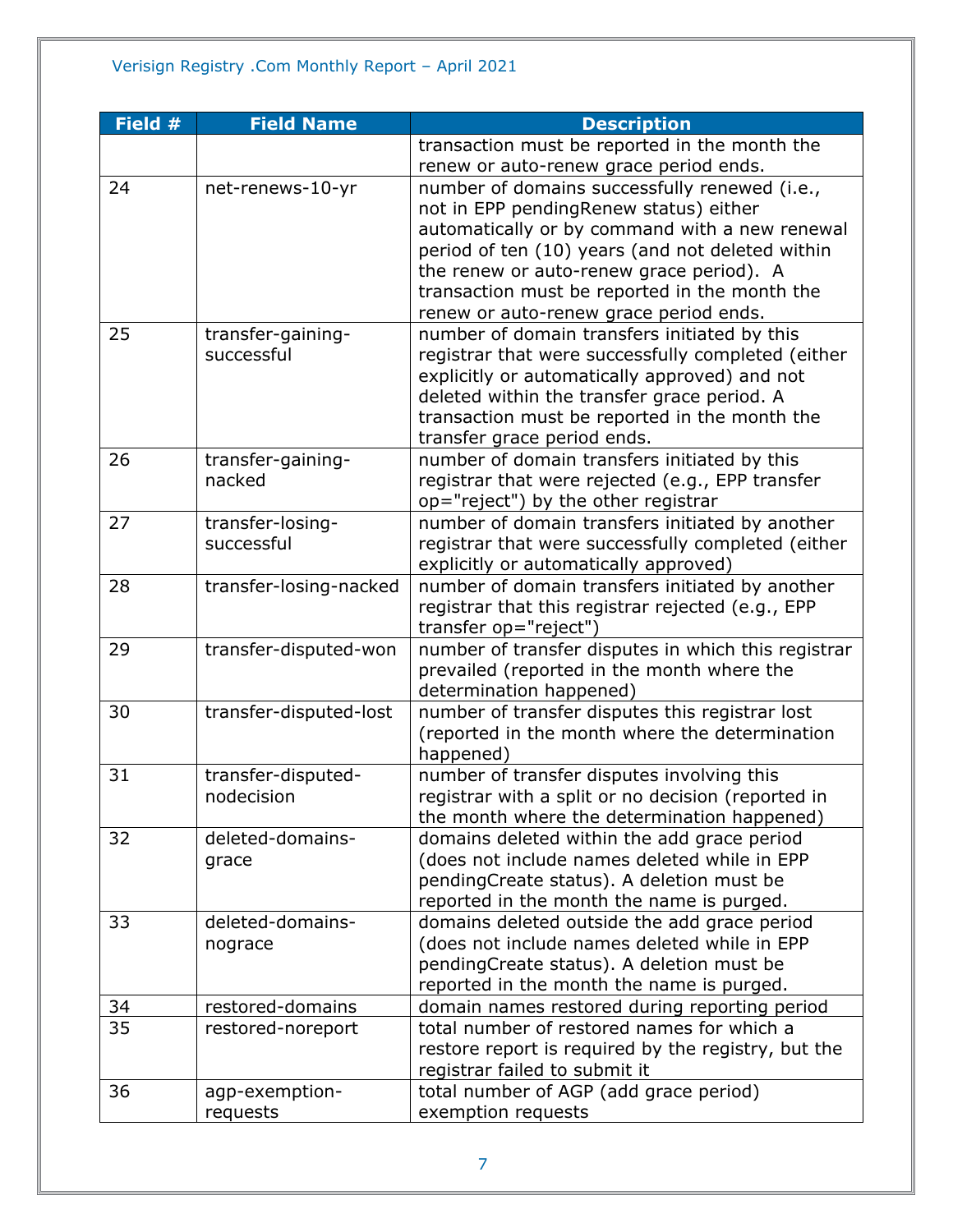| Field # | <b>Field Name</b> | <b>Description</b>                                |
|---------|-------------------|---------------------------------------------------|
| 37      | agp-exemptions-   | total number of AGP (add grace period)            |
|         | granted           | exemption requests granted                        |
| 38      | agp-exempted-     | total number of names affected by granted AGP     |
|         | domains           | (add grace period) exemption requests             |
| 39      | attempted-adds    | number of attempted (both successful and failed)  |
|         |                   | domain name create commands                       |
| 40      | consolidate-      | total number of days added to the expiration date |
|         | transaction-days  | of all domain names via consolidate/sync          |
|         |                   | transactions. The number of days of a             |
|         |                   | consolidate/sync transaction must be reported     |
|         |                   | here in the month the transaction took place.     |
| 41      | consolidate-      | total number of consolidate/sync transactions. A  |
|         | transactions      | transaction must be reported in the month the     |
|         |                   | transaction took place.                           |

## <span id="page-7-0"></span>**3. Registry Functions Activity Report (Appendix 4A, Item 3)**

The table below defines the fields that are included in the .COM Registry Functions Activity Report, which is provided in accordance with Appendix 4A.

| Field # | <b>Field Name</b>             | <b>Description</b>                                                                                                                                                                                                                                                         |
|---------|-------------------------------|----------------------------------------------------------------------------------------------------------------------------------------------------------------------------------------------------------------------------------------------------------------------------|
| 01      | operational-registrars        | number of operational registrars at the end of the<br>reporting period                                                                                                                                                                                                     |
| 02      | zfa-passwords                 | number of active zone file access passwords at<br>the end of the reporting period; "CZDS" may be<br>used instead of the number of active zone file<br>access passwords, if the Centralized Zone Data<br>Service (CZDS) is used to provide the zone file to<br>the end user |
| 03      | whois-43-queries              | number of WHOIS (port-43) queries responded<br>during the reporting period                                                                                                                                                                                                 |
| 04      | web-whois-queries             | number of Web-based Whois queries responded<br>during the reporting period, not including<br>searchable Whois                                                                                                                                                              |
| 05      | searchable-whois-<br>queries  | number of searchable Whois queries responded<br>during the reporting period, if offered                                                                                                                                                                                    |
| 06      | dns-udp-queries-<br>received  | number of DNS queries received over UDP<br>transport during the reporting period                                                                                                                                                                                           |
| 07      | dns-udp-queries-<br>responded | number of DNS queries received over UDP<br>transport that were responded during the<br>reporting period                                                                                                                                                                    |
| 08      | dns-tcp-queries-<br>received  | number of DNS queries received over TCP<br>transport during the reporting period                                                                                                                                                                                           |
| 09      | dns-tcp-queries-<br>responded | number of DNS queries received over TCP<br>transport that were responded during the<br>reporting period                                                                                                                                                                    |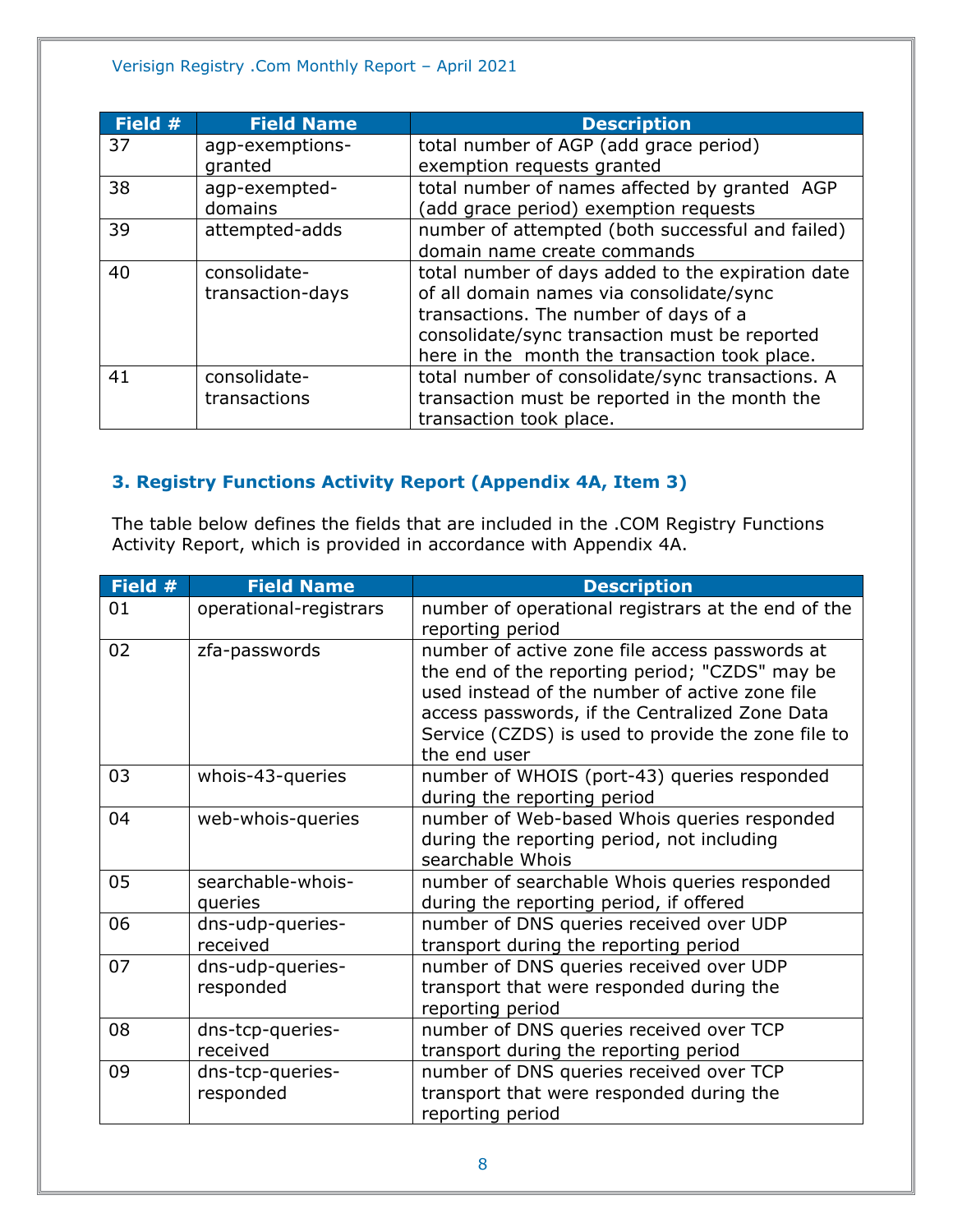| Field # | <b>Field Name</b>       | <b>Description</b>                               |
|---------|-------------------------|--------------------------------------------------|
| 10      | srs-dom-check           | number of SRS (EPP and any other interface)      |
|         |                         | domain name "check" requests responded during    |
|         |                         | the reporting period                             |
| 11      | srs-dom-create          | number of SRS (EPP and any other interface)      |
|         |                         | domain name "create" requests responded during   |
|         |                         | the reporting period                             |
| 12      | srs-dom-delete          | number of SRS (EPP and any other interface)      |
|         |                         | domain name "delete" requests responded during   |
|         |                         | the reporting period                             |
| 13      | srs-dom-info            | number of SRS (EPP and any other interface)      |
|         |                         | domain name "info" requests responded during     |
|         |                         | the reporting period                             |
| 14      | srs-dom-renew           | number of SRS (EPP and any other interface)      |
|         |                         | domain name "renew" requests responded during    |
|         |                         | the reporting period                             |
| 15      | srs-dom-rgp-restore-    | number of SRS (EPP and any other interface)      |
|         | report                  | domain name RGP "restore" requests delivering a  |
|         |                         | restore report responded during the reporting    |
|         |                         | period                                           |
| 16      | srs-dom-rgp-restore-    | number of SRS (EPP and any other interface)      |
|         | request                 | domain name RGP "restore" requests responded     |
|         |                         | during the reporting period                      |
| 17      | srs-dom-transfer-       | number of SRS (EPP and any other interface)      |
|         | approve                 | domain name "transfer" requests to approve       |
|         |                         | transfers responded during the reporting period  |
| 18      | srs-dom-transfer-       | number of SRS (EPP and any other interface)      |
|         | cancel                  | domain name "transfer" requests to cancel        |
|         |                         | transfers responded during the reporting period  |
| 19      | srs-dom-transfer-query  | number of SRS (EPP and any other interface)      |
|         |                         | domain name "transfer" requests to query about   |
|         |                         | a transfer responded during the reporting period |
| 20      | srs-dom-transfer-reject | number of SRS (EPP and any other interface)      |
|         |                         | domain name "transfer" requests to reject        |
|         |                         | transfers responded during the reporting period  |
| 21      | srs-dom-transfer-       | number of SRS (EPP and any other interface)      |
|         | request                 | domain name "transfer" requests to request       |
|         |                         | transfers responded during the reporting period  |
| 22      | srs-dom-update          | number of SRS (EPP and any other interface)      |
|         |                         | domain name "update" requests (not including     |
|         |                         | RGP restore requests) responded during the       |
|         |                         | reporting period                                 |
| 23      | srs-host-check          | number of SRS (EPP and any other interface)      |
|         |                         | host "check" requests responded during the       |
|         |                         | reporting period                                 |
| 24      | srs-host-create         | number of SRS (EPP and any other interface)      |
|         |                         | host "create" requests responded during the      |
|         |                         | reporting period                                 |